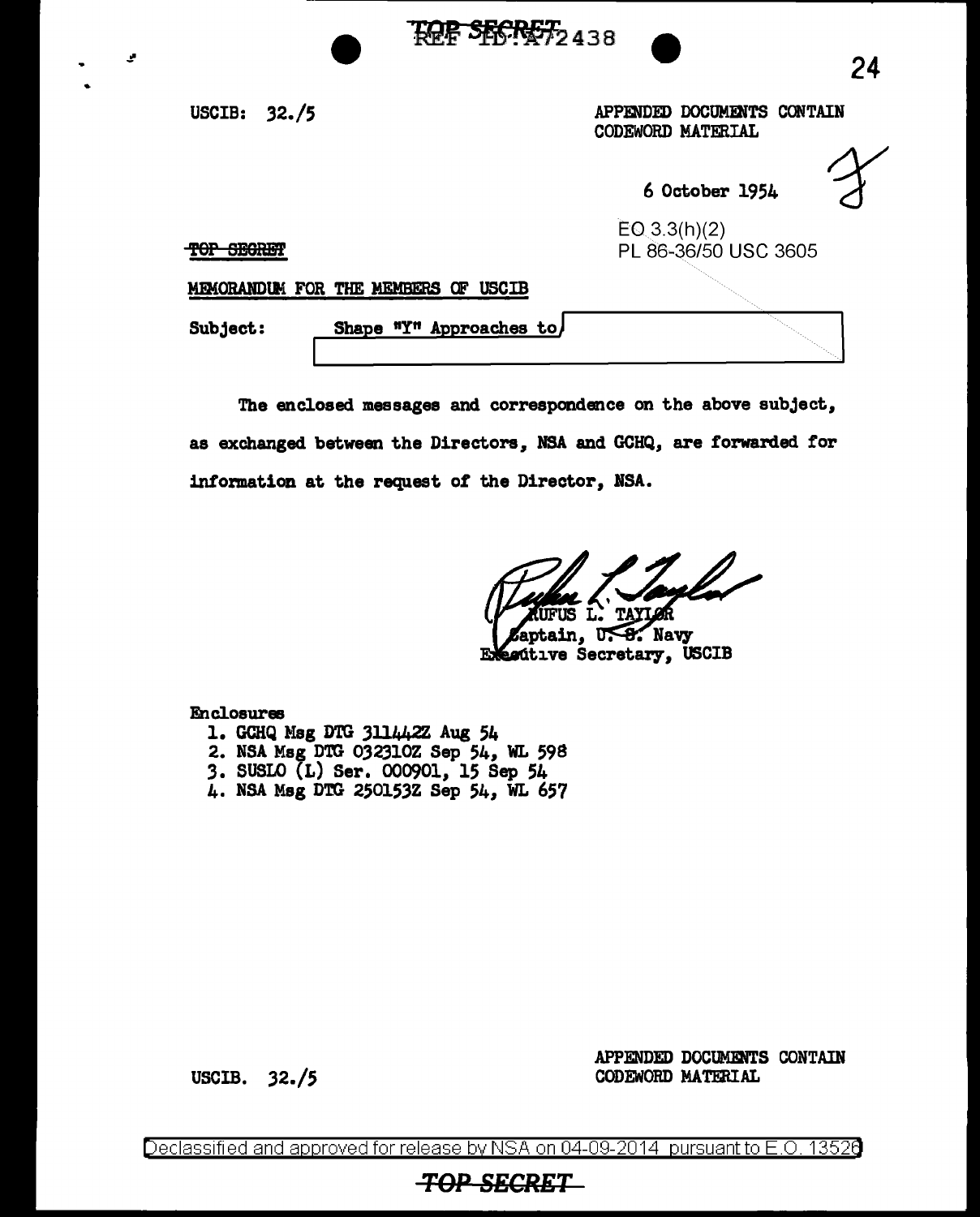## TOD SECRET FROTH

PL 86-36/50 USC 3605

 $EO(3, 3(h) (2)$ 

#### **TOP SECRET FROTH**

FROM: **GCHQ** 

TO-DIRECTOR. NSA

INFO. SUKLO. WASHINGTON

311442Z AUG 54  $n_{\text{TC}}$ .

DIRECTOR NSA FROM DIRECTOR GCHQ. SUBJECT "SHAPE Y APPROACHES TO

2. PLEASE REFER TO SHAPE SIGNAL 2517272 JUNE, GCIDS 161446Z JULY,

YOUR WEP 83 AND SHAPES 221405Z JULY AND 231640Z AUGUST.

AM SCAEWHAT CONCERNED ABOUT ORDER AND TIMING OF SHAPE "Y" 3.

APPROACHES TO COUNTRIES ABOVE-LISTED FOR FOLLOWING REASONS:

(A) UK NATICIAL APPROACH FOR PERMISSION

NOW UNDER CONSIDERATION BY AUTHORITIES CONCERNED. AITEASSADOR IS HANDLING ON OUR BEHALF. FOREIGN OFFICE VERY ANXIOUS THERE SHOULD BE NO CONFUSION IN **AIRDS BETWEEN UK RATIONAL APPROACH AND** SHAPE "Y" APPROACH WHICH. ACCORDING TO PRESENT SHAPE PLANS. MAY WELL COINCIDE OR OVERLAP WITH POSSIBLE DETRIMENT TO UK INTERESTS. WOULD THEREFORE PREFER SHAPE APPROACH DEFERRED UNTIL UK NEGOTIATIONS NEARER

COMPLETION.

(B) AM CONSULTING UK AUTHORITIES CONCERNED ABOUT SHAPES 231640Z AUGUST AND SHALL THEN WISH UK REPLY TO BE COORDINATED WITH THAT OF US. **TN ANY** CASE HOWEVER DETERMINATION OF THIS POINT MAY WELL DELAY COMPLETION OF SHAPES... NEGOTIATIONS WITH

> TOP SECRET CONTROL NUMBER 54-2675A 46 COPIES **COPY** 0F **PAGE** OF. 3 PAGES  $\mathbf{L}$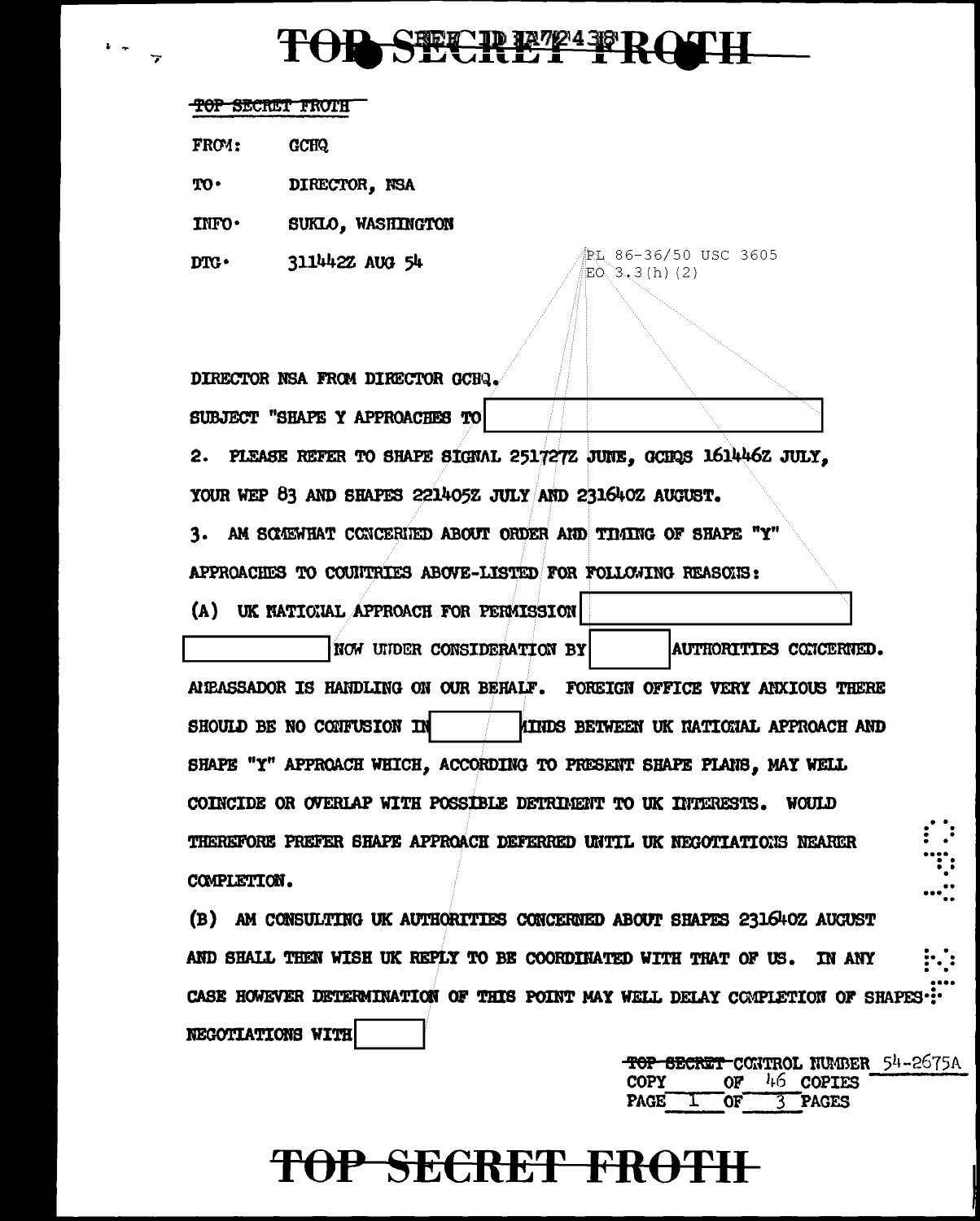## TOR SECRET PROTH

#### TOP BECRET FROIM

- FROM: **GCHQ**
- DIRECTOR, NSA TO:
- SUKLO, WASHINGTON INFO:
- 311442Z AUG 54 DTG:

| THAT WOULD AUTOMATICALLY DELAY "Y" FLANKING FOR CINCSOUTE AND CINCAFNED  |                                             |                                        |
|--------------------------------------------------------------------------|---------------------------------------------|----------------------------------------|
| AID MAY JUSTIFY SCAEWHAT LATER APPROACHES TO                             |                                             | <b>THAN SHAPE</b>                      |
| AT PRESENT ENVISAGES.                                                    |                                             |                                        |
| (c)<br>EARLY SHAPE Y APPROACH TO                                         |                                             | <b>DESIRABLE IN VIEW OF RECENT</b>     |
|                                                                          |                                             | YOU WILL RECALL THAT SHAPE Y           |
| WAS SUGGESTED AS                                                         |                                             | (UIP/54 PARA 17B                       |
| $(IV)$ REFERS)                                                           |                                             | RL 86-36/50 USC 3605<br>ED(3.3(h) (2)) |
| 4.<br>FOR ALL THESE REASONS WE WOULD PREFER SHAPES HEXT APPROACHES TO BE |                                             |                                        |
| тd                                                                       | UNTIL LATER THIS YEAR. DO NOT               |                                        |
| CONSIDER THAT                                                            |                                             | NEED WAIT AN OUNCOIE OF NEGOTIATIONS   |
| (BUT THIS DOES NOT APPLY IN CASE OF<br>WITH AND ABOUT                    |                                             |                                        |
| HAVE CONSULTED UNOFFICIALLY WITH SHAPE Y OFFICER WHO ASSURES ME NO<br>5. |                                             |                                        |
| OBJECTIONS ON SHAPES PART DESPITE THEIR 251727Z JULY WHICH STRESSED      |                                             |                                        |
| PRIORITY FOR<br>IN VIEW YOUR WEP 83 SHAPE WOULD HOWEVER WISH TO          |                                             |                                        |
| BE ADVISED:                                                              |                                             |                                        |
| (A) US AND UK AGREE THAT AFPROACHES TO                                   |                                             | SHOULD PRECEDE                         |
| <b>THOSE TO</b>                                                          |                                             |                                        |
|                                                                          |                                             | TOP SECRET CONTROL NU EER 54-2675*     |
|                                                                          | <b>COPY</b><br>OF.<br>PAGE 2<br>$O_{\rm F}$ | <b>COPIES</b><br>46.<br>PACES<br>Ç.    |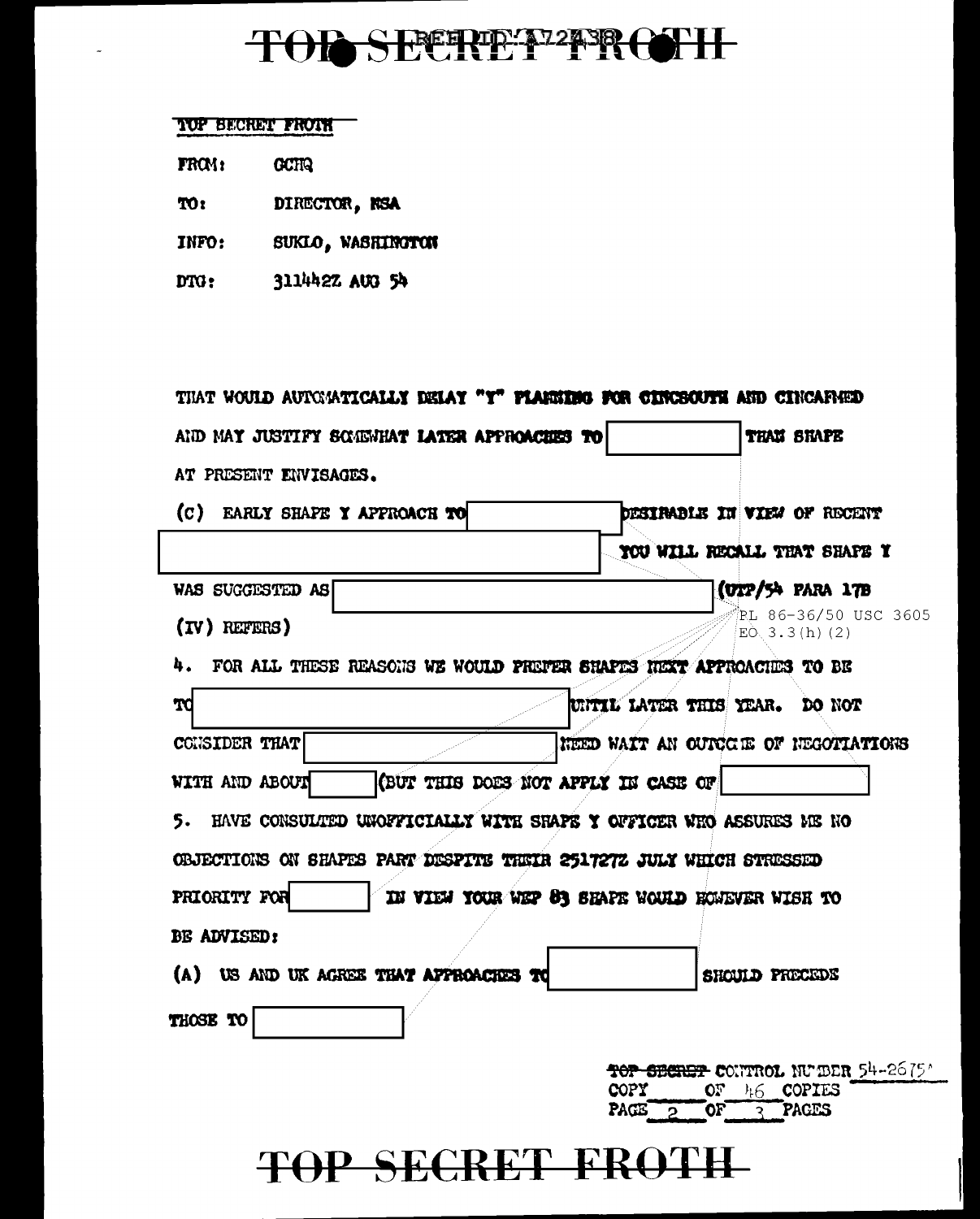# TOD SECRETE PRO

TOP SECRET FROTH-

 $FROM$ **GCIR** 

 $TO<sup>+</sup>$ DIRECTOR, NSA

SUKLO, WASHINGTON INFO:

3114422 AUG 54 DTG:

 $EO(3.3(h) (2)$ PL 86-36/50 USC 3605

(B) US AND UK CONCUR IN APPROACHES TO NEGOTIATIONS STILL IN PROGRESS.

6 UNDERSTAND SHAPE Y OFFICER HAS UNOFFICIALLY CONSULTED AC OF 8 (I) SHAPE WHO AGREE PARA 5 ABOVE. AC OF S (I) WOULD BE ABLE TO APPROACH

EITHER MID SEPTEMBER (BFFORE HE VISITS US) OR LATE **OCTOBER.** 

7. SHOULD BE VERY GRATEFUL IF YOU WOULD GIVE EARLY CONSIDERATION TO PROPOSAL IN PARA 4 ABOVE, ESPECIALLY FOR REASON IN 3(A). IF US AUTHORITIES CONCUR I WOULD UNDERTAKE TO ADVISE AC OF S (I) AS IN PARA 5 AND KEEP YOU INFORMED

|  |  | TOP SECRET CONTROL NUMBER 54-2675A |  |
|--|--|------------------------------------|--|
|  |  | $\text{copy}$ or 46 copies         |  |
|  |  | PAGE 3 OF 3 PAGES                  |  |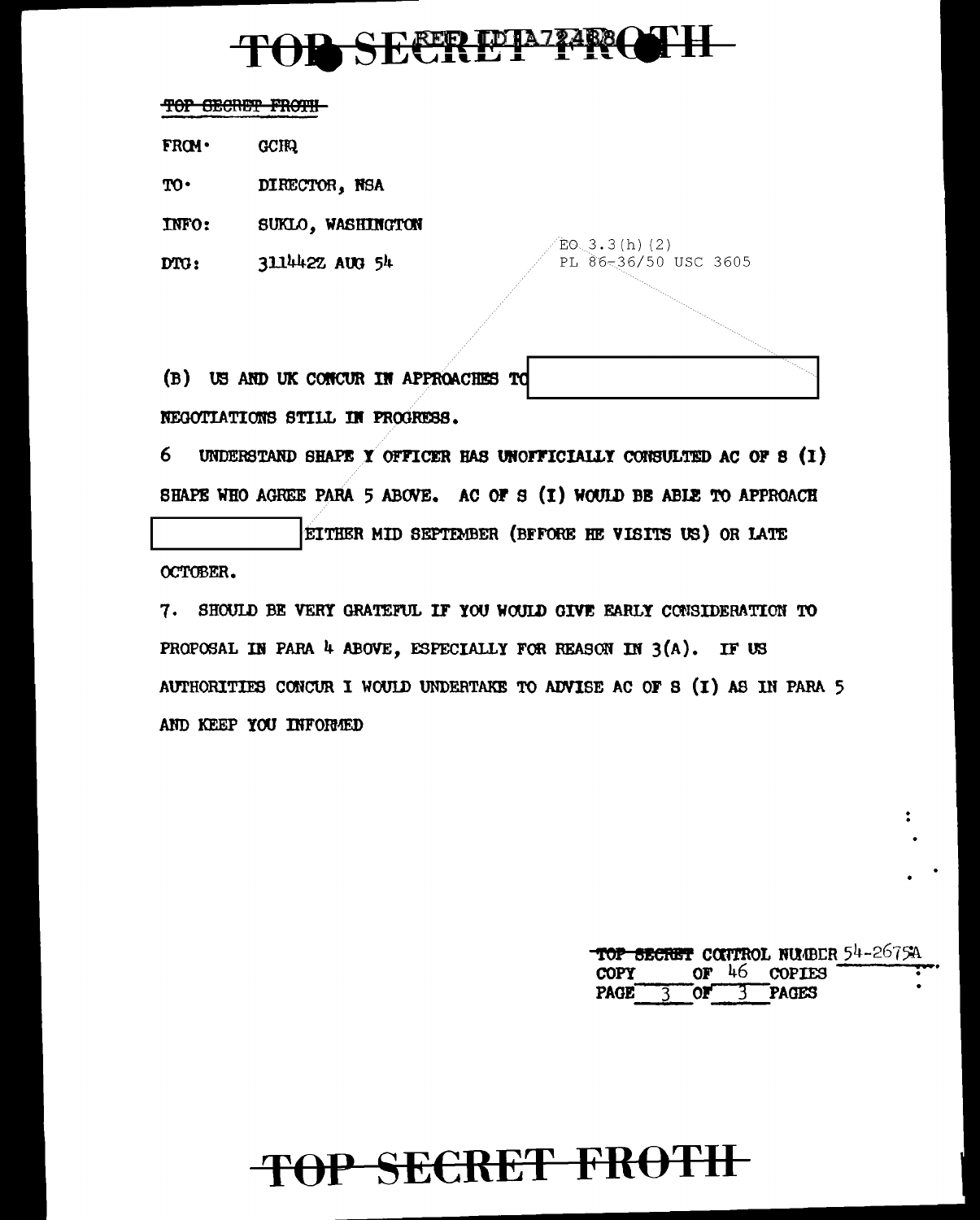### PPP743FR

#### TOP SECRET FROTH

 $\mathbf{L}$ 

- DIRECTOR, NSA  $TROM$
- TO. SUSLO, LONDON
- INFO. SUKLO, WASHINGTON
- 032310Z SEP 54 DTG:

WL 598 PD PLS PASS TO DIR CAM GCHQ PD URASG DTG 311442Z AUG 54 NOTAL PD CONCUR PROPOSAL PARA 4 RE  $\mathbf{PD}$ HOWEVER CAM IN LIGHT OF FORTHCOMING US NEGOTIATIONS WITH **CMM** PREFER SHAPE APPROACH TO BE SIMILARLY DEFERRED PD **CONCUR** PROPOSAL PARA 7 THAT UK INFORM ACOFS PAREN ITEM PAREN OM SHAPE

> EO  $3.3(h)$  (2) PL 86-36/50 USC 3605

|                   |  |                | TOP SECRET CONTROL NUMBER 54-2675h |
|-------------------|--|----------------|------------------------------------|
| <b>COPY</b>       |  | OF $46$ COPIES |                                    |
| PAGE <sup>-</sup> |  | 1 OF 1 PAGES   |                                    |

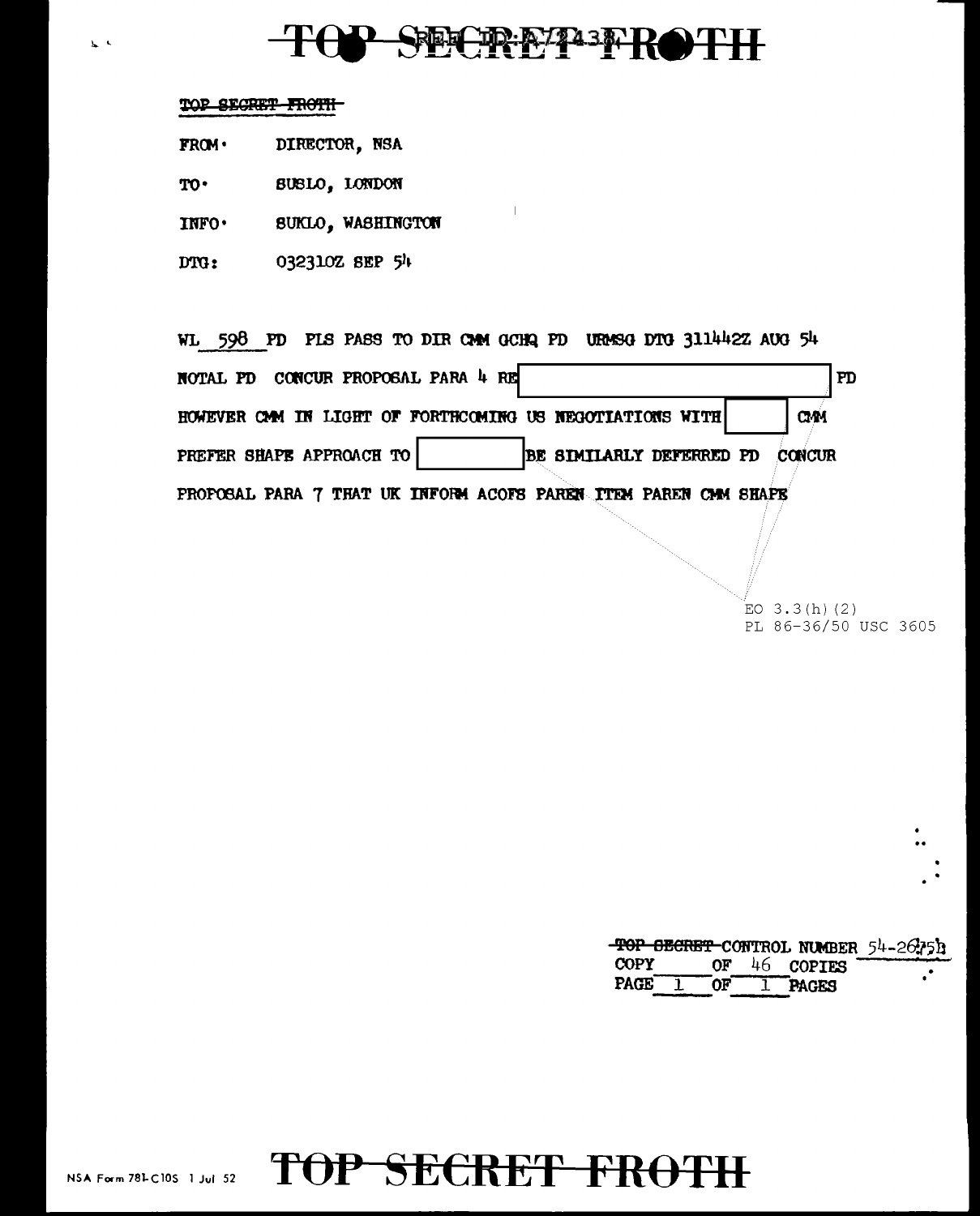#### SECRETZ **TO**

SUSLO/jo Serial 000901 15 September 1954

 $0.5<sub>1</sub>$ 

TOP GECRET FROTH

c.

|     | SUBJECT: SHAPE "Y" Approaches to                                                                                                                                            |
|-----|-----------------------------------------------------------------------------------------------------------------------------------------------------------------------------|
| TO: | Director<br>National Security Agency<br>Washington 25, D. C                                                                                                                 |
|     | 1. The Director, GCHQ, has requested me to express to you his ap-<br>preciation for your speedy reply to his 311442Z August. He raises fur-<br>ther questions, and I quote: |
|     | "1. The situation in respect of further SHAPE 'Y' approaches<br>is becoming very complicated. It appears now to be as follows:                                              |
|     | "(a) The U.S. would agree to some deferment of the ap-<br>$\approx$ requested in our 311/42/8;<br>proaches to                                                               |
|     | "(b) The U.S. and U.K. are agreed on the desirability of<br>a fairly early approach to reasons stemming from<br>EQ 3.3(h)(2)<br>the <b>l</b>                                |
|     | PL\86-36/50 USC 36<br>$\frac{n(c)}{c}$ The U.S. would prefer some deferment of the approach<br>for reasons also stemming from the<br>td                                     |
|     |                                                                                                                                                                             |
|     | $"$ (d) SHAPE would wish to approach $\qquad$<br>at the same time<br>the approaches hovever to be unilateral (information<br>asl<br>from SHAPE 'Y' officer);                |
|     | "(e) SHAPE is anxious to approach<br>as soon as possible<br>for reasons explained in $\Lambda$ CofS(I)'s 251727/5, but will approach<br>if U.S. and U.K. authorities        |
|     | io Half IV de l'alter                                                                                                                                                       |

"2. Taking these various factors into account and knowled that ACofS(I) SHAPE will be visiting the U.S. during the first two we **Polober** I believe that the best plan would now be as follows:

> "(a) No further approaches to be made by SHAPE until after  $ACofS(I)^{i}$ s return from the U.S.;

|        |    |     |                | <del>top secriti</del> -comunci number 54-2675C |
|--------|----|-----|----------------|-------------------------------------------------|
| COFY . |    |     | $or 46$ copies |                                                 |
| PAGE   | በም | - 2 | <b>PAGES</b>   |                                                 |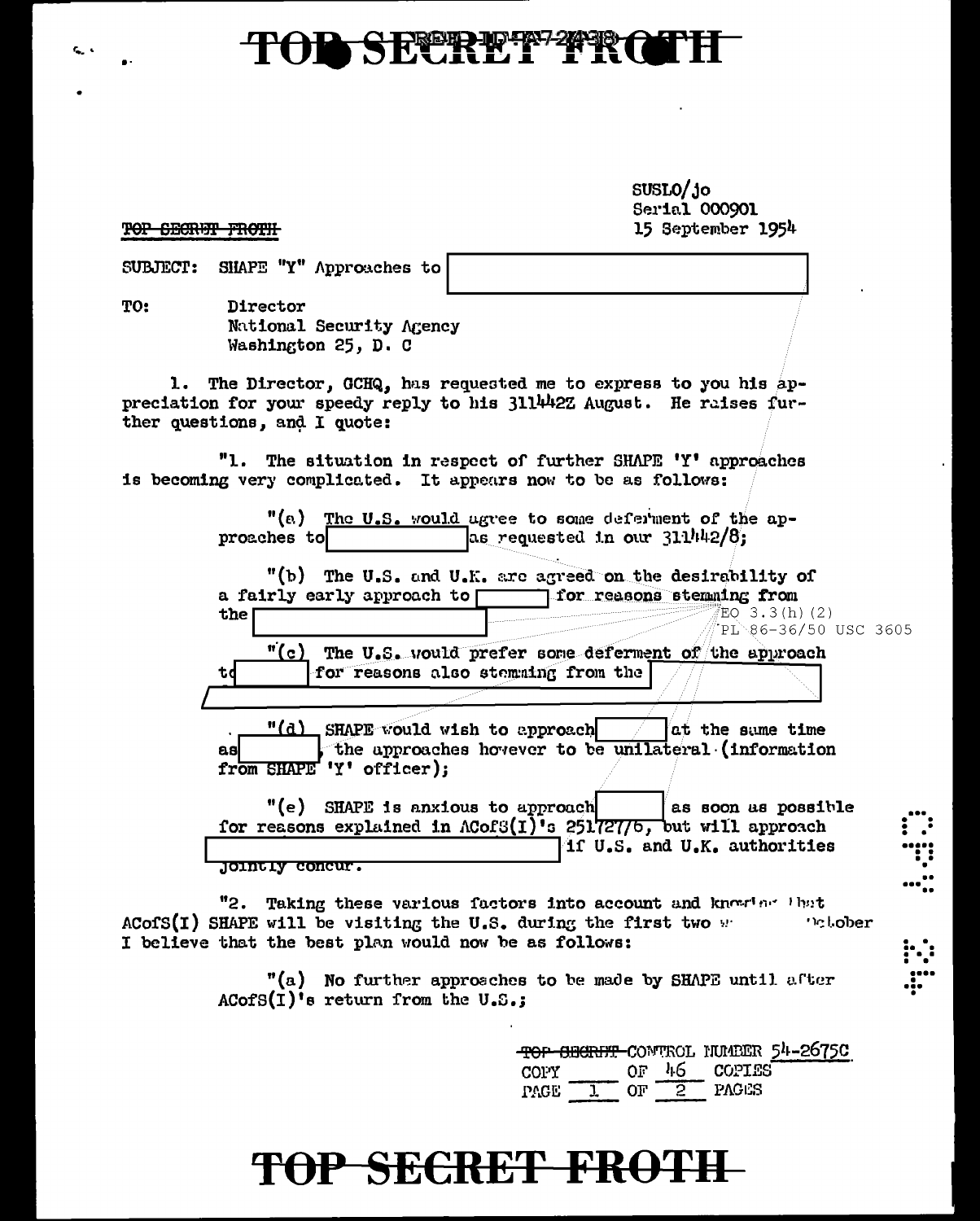### SECHUT

TOP SECRET FROTH

PL 86-36/50 USC 3 EO  $3.3(h)(2)$ 

Scrial 000901 15 September 1954

"(b) SHAPE to approach after 15th October, informing the U.K. beforehand of the intended date of approach so that we may brief our Ambussador in  $\Box$  to keep the SHAPE minds from the U.K. "Y' approach clearly separate in national approach;

"(c) SHAPE to approach in November, i.e. after the  $\Box$ approach, thus giving time for the new UKUSA approach to the

2. Would you please inform me, by signal, if you approve of this revised progrsm. If so, I will so advise Director, GCHQ, and ask him to inform ACofS(I) SHAFE accordingly on behalf of both countries.

> $/s/$ **B. PULLING** Colonel, U.S. Air Force Senior U.S. Liaison Officer, London

|                     |       |          |     |                                 | TOP SHORET CONTROL NUMBER 54-2675C |
|---------------------|-------|----------|-----|---------------------------------|------------------------------------|
| COPY                |       |          |     | <b>EXAMPLE OF THE 46 COPIES</b> |                                    |
| $P{{\cal L}G}$ $^+$ | - 9 - | - 1012 - | - 2 | PAGES                           |                                    |